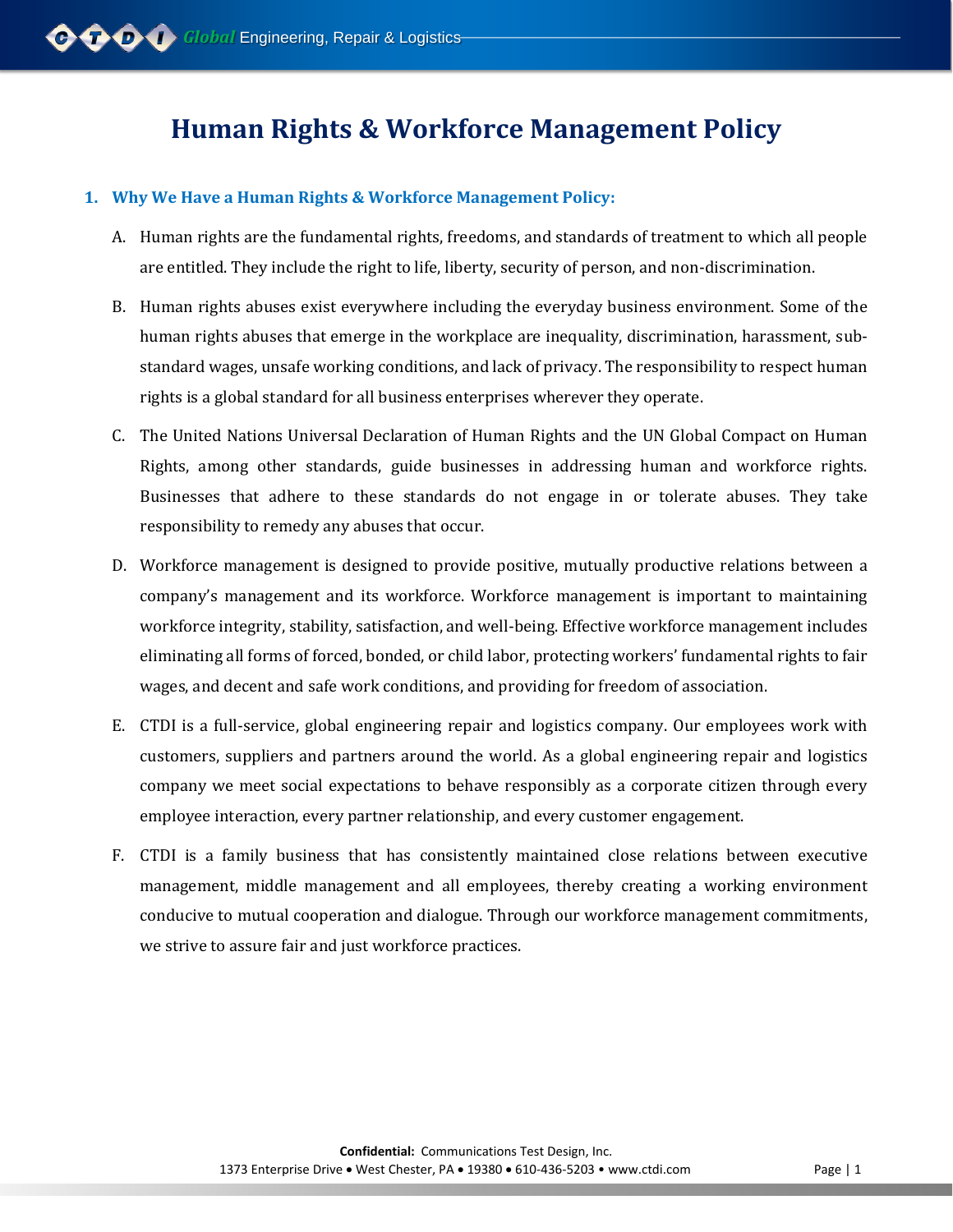### **2. Our Commitments: Based on the foregoing considerations, we commit to comply with all laws and regulations in each jurisdiction where we do business that apply to human and workers' rights. We make the following specific commitments:**

### Human Rights Commitments:

- A. Adhere to the principles of the UN Global Compact and the UN Guiding Principles on Business and Human Rights, which set out business responsibility toward human rights.
- B. Treat all employees with dignity and respect. Assure that the work environment is free from inhumane treatment or harassment. Prohibit threats or abuse of any kind. Encourage all employees to create a positive working environment of respect, dignity, and courtesy. Encourage all employees to apply human rights principles and practices to their daily activities and interactions
- C. Align our corporate governance framework, other policies, and business practices with our commitments on human rights.
- D. Investigate and track allegations and pursue action to remedy human rights violations and correct adverse or at-risk conditions.
- E. Encourage our supply chain partners to observe our policy commitments on human rights.

## Workforce Management Commitments:

- F. Prohibit underage labor and adhere to minimum age provisions of applicable laws and regulations. Address underage labor and remediate incidents when found.
- G. Prohibit the use of forced, bonded, compulsory labor or labor trafficking. Ensure that employment between the company and employees is voluntary. Make sure that temporary workers are treated fairly and equitably without discrimination.
- H. Provide employees with fair and competitive compensation and benefits. Ensure that we pay the legal minimum wage. Compensate all overtime hours worked. Ensure that benefits are composed of all the mandatory benefits as well as other competitive benefits that would support productivity and engagement.
- I. Respect the rights of employees to freely associate. Comply with legal requirements worldwide regarding employee and third-party involvement. Maintain positive and direct communications and relationships with employees. Promote direct constructive dialog between employees and management.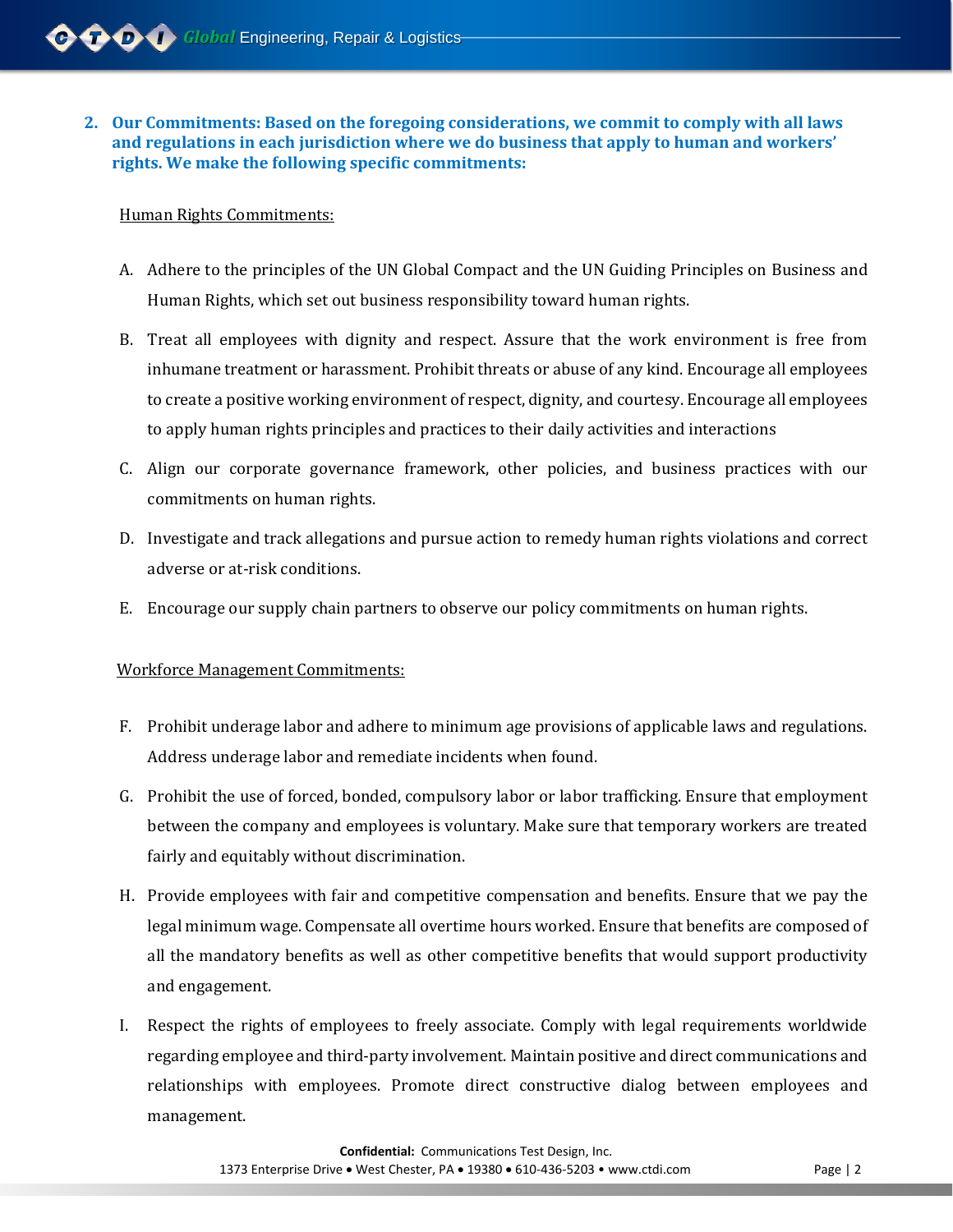J. Actively engage and collaborate with employees to find ways to continually improve work satisfaction. Promote career development, merit/performance-based promotions, incentive pay, and improved work conditions. Provide all our employees with opportunities for training, advancement and career development, giving all employees the means to move forward in accordance with their aspirations and capabilities.

## **3. Policy Steward Responsibilities. To ensure that our Human Rights & Workforce Management Policy is understood, implemented and respected, the policy steward shall:**

- A. Understand the principles, guidelines, and requirements of the standards to which we have committed to adhere.
- B. Work with managers to make sure that all employees and third parties acting on our behalf understand their responsibility to follow this policy.
- C. Ensure that training is provided to all employees on human rights principles and practice. New and existing employees should receive training on working conditions, including occupational health and safety. Supervisors and managers should receive training on how to maintain a safe and respectful workplace, avoid harassment and communicate with workers.
- D. Ensure that open channels of communication are maintained for stakeholders to report abuses and concerns.
- E. Ensure that systems are in place to monitor activities within our operations to track compliance and violations of policy requirements and to identify potential violations to this policy and report these activities and findings to management.
- F. Monitor progress toward our commitments in this Policy by using measurable, quantifiable information and report in an objective and transparent manner. Establish and monitor KPIs.
- G. Communicate internally and publicly on our commitment and progress toward managing negative human rights and workforce impacts. Engage in direct and continual workforce dialog on issues affecting or important to our employees.
- H. Provide regular reports to the Policy Governor on the overall effectiveness of our Human Rights & Workforce Management Policy, programs and practice.